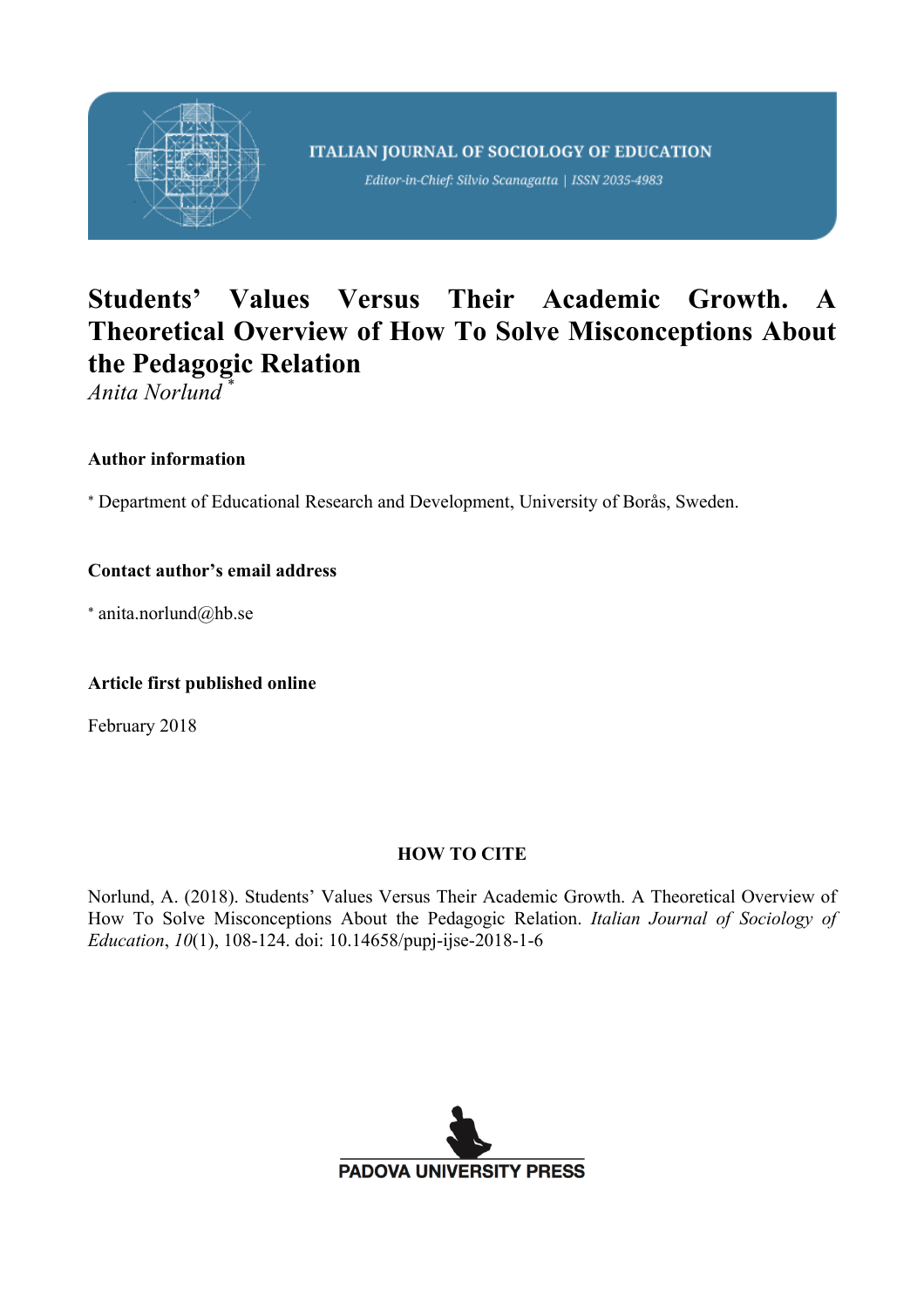## **Students' Values Versus Their Academic Growth. A Theoretical Overview of How To Solve Misconceptions About the Pedagogic Relation**

*Anita Norlund\**

*Abstract:* The aim of this article is to provide a critical overview and interpretation of pedagogic modalities and their characteristics. It describes the construction and specification of pedagogic modalities and relates various practical implementations of different educational approaches to distinct ideological starting points. By doing so, it offers an elaborated understanding of the often dualistically presented dilemma between students' identity growth and their academic progress. An element of Bernstein's theory is brought together with a four-field model from the same theorist and analytically sorted in terms of their relationship to one-another. This makes it possible to establish coherent understandings of phenomena that have not previously been identified or well understood and to draw conclusions in the perspective of equity.

*Keywords*: instructional discourse, regulative discourse, pedagogic modalities, equity  $\mathcal{L}_\text{max}$ 

Department of Educational Research and Development, University of Borås, Sweden. E-mail: anita.norlund@hb.se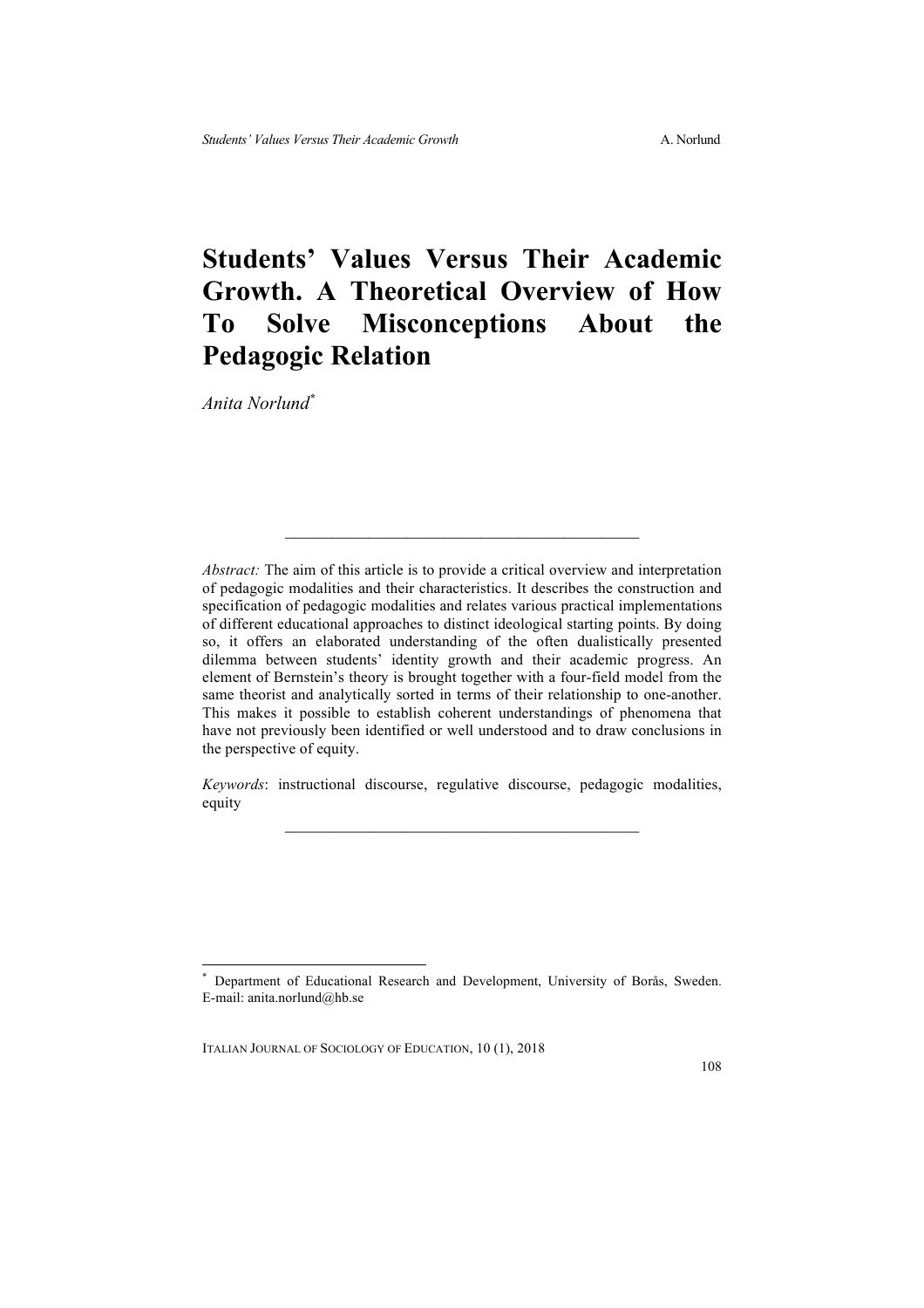#### **Introduction**

When issues of equity are discussed by educational actors a variety of convictions appear. These reflect both a timeless and a contemporary dilemma, no doubt faced by both researchers and practitioners. The dilemma has to do with the twofold target of education; i.e. to take into consideration both the purpose of changes in students' identities and the purpose of their academic progress. The timelessness refers to the evergoing discussion on the balance between these two aspects and the contemporariness partially to the confusion derived from a secularised society where education implicitly is the object of taking over the responsibility of character building from church or other religious institutions. The approach taken in this article offers a refined way and an elaborated understanding of the often dualistically presented dilemma of fostering both students' attitudes and their academic progress. A turning to Basil Bernstein's often referred four-field model (see for instance Martin, 2001; Bourne, 2004) provides, it can be argued, an understanding.

Two examples of convictions on how to best reach equity and improved student achievement will be given initially. The first refers to a widening social gap:

The income achievement gap is a formidable societal problem, but little is known about either neurocognitive or biological mechanisms that might account for income-related deficits in academic achievement. We show that childhood poverty is inversely related to working memory in young adults. Furthermore, this prospective relationship is mediated by elevated chronic stress during childhood. Chronic stress is measured by allostatic load, a biological marker of cumulative wear and tear on the body that is caused by the mobilization of multiple physiological systems in response to chronic environmental demands. (Evans & Schamberg, 2009, p. 6545).

The other example is concerned about assessment and equity:

Emotional competencies, such as self-awareness, self-control, compassion, co-operation, flexibility, and the ability to make judgments on the value of information serve students well in school and throughout their lives (OECD, 2002, p. 58). Emotions also affect the student's self-esteem, motivation and ability to regulate his or her own learning. (OECD, 2005, p. 47).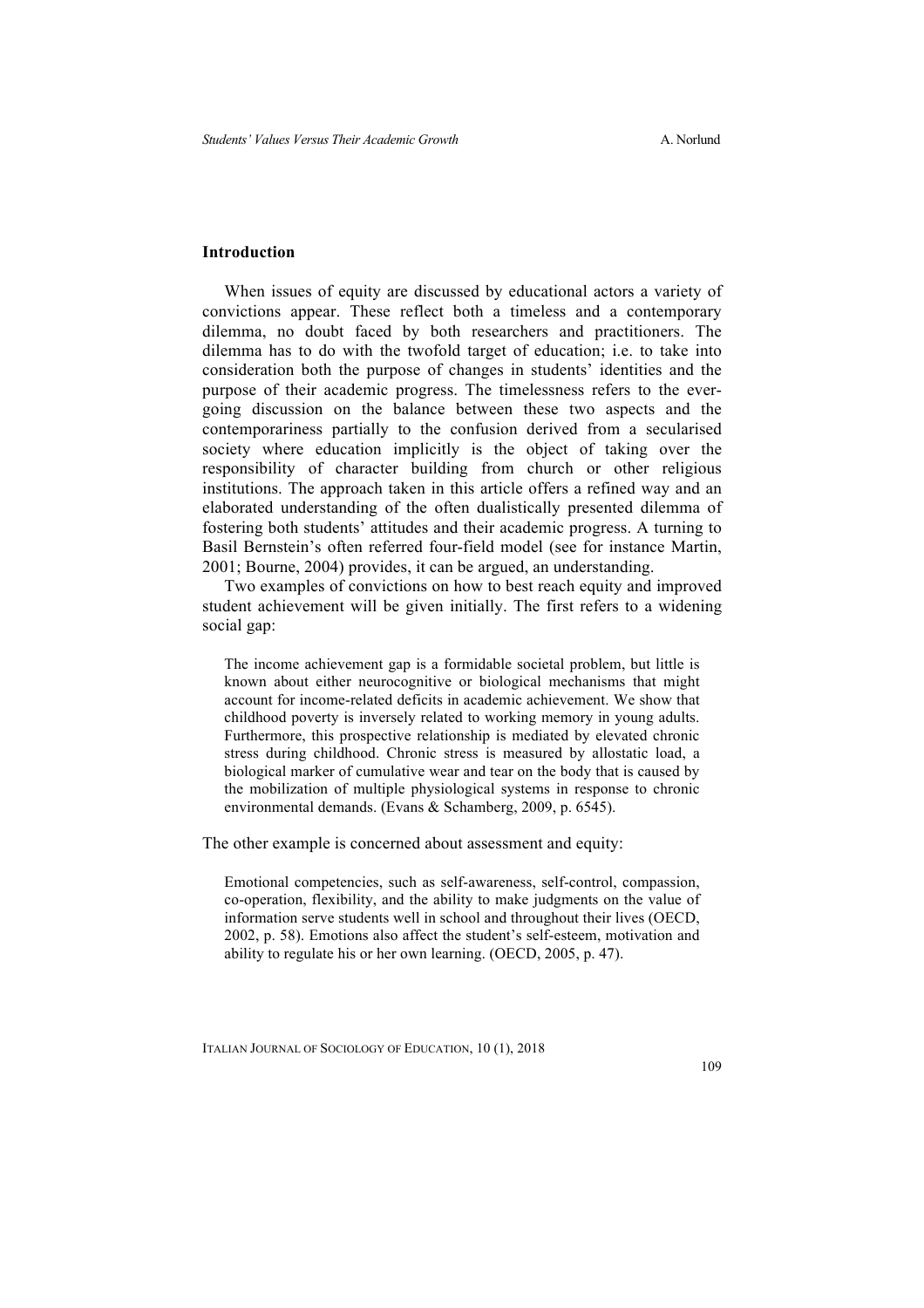Together, the two examples represent two differing convictions on how to best secure equity regarding students' academic success; the first puts cultural value to the neurological and biological, whereas the second emphasises the emotional and motivational. In line with a Bernsteinian perspective the two convictions should be seen as problematic (hybrids of) pedagogic modalities. The aim of this article is to provide a critical overview and interpretation of pedagogic modalities, and their characteristics. From this, conclusions will be drawn on how convictions like the above can be understood in relation to equity.

#### **Theoretical starting points**

In order to present an overview of features of current pedagogic modalities, two specific phenomena from Bernstein's vast conceptual repository and pedagogic discourse theory will be taken into account; first a selection of a conceptual pair and, second, a four-field model. Both are needed to reveal (often hidden hybrid) characteristics of pedagogic modalities.

#### *Regulative and instructional discourse*

The conceptual pair taken into use consists of the concepts of regulative and instructional discourse (Bernstein 1990, 2000). Regulative discourse concerns moral values, behaviour, orderliness, character, identity and attitude. It has to do with what students exhibit in the classroom or are encouraged to contribute. On the other hand, instructional discourse refers to what is usually described as content area matter. Broadly speaking, it encompasses facts, specialised texts, and theories relating to a specific academic subject.

Bernstein (1990, 2000) argues that the two discourses are intertwined and should not be analysed separately. This implies that the instructional discourse should always be considered to be embedded within the regulative discourse. Therefore, the relationship between the regulative and instructional discourse is important in order to understand what shapes the overarching pedagogic discourse. Bernstein: notes that the two are often separated as the 'moral and instructional' but that in fact there is only one discourse: a single pedagogic discourse. (Buzzelli & Johnston, 2001, p. 877).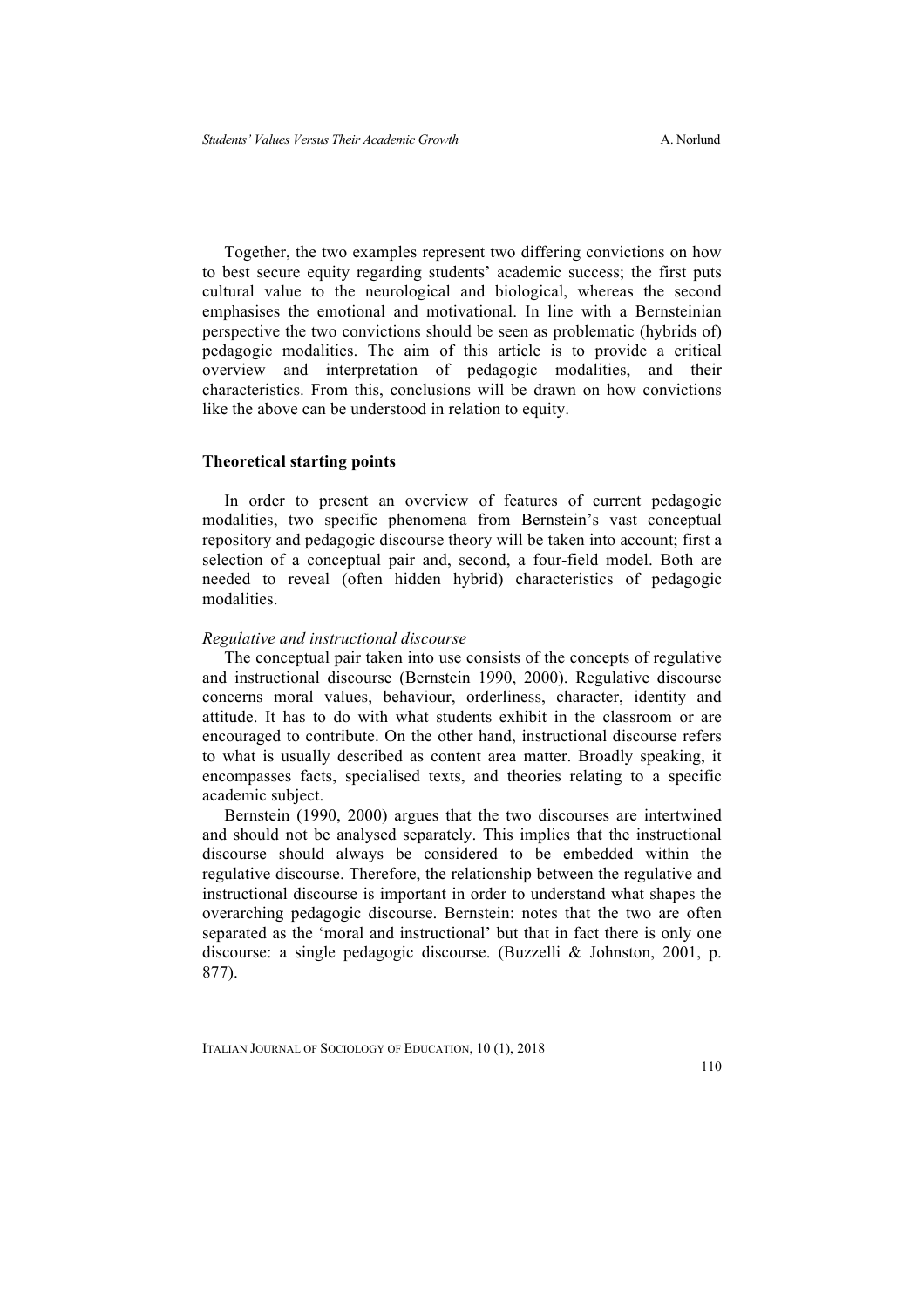There is a need for some further comments on the common definitions and interpretation. First, the concept of regulative discourse requires some refinement; moral beliefs are both personal and cultural, and play out on the boundaries between the private (and individual) and the social (Buzzelli  $\&$ Johnston, 2001, p. 876). This matter will be faced in the overview to come. It could be claimed that there is also a need to reconsider the concept of instructional discourse. This is because when this concept is used, certain aspects seem to be unduly side-lined – notably, academic content that is not clearly tied to a particular school subject. This primarily affects cognitive, general and interdisciplinary processes such as "justifying", "analysing" and "evaluating". General phenomena were contested by Bernstein (2000, p. 59) who considered them to belong to a market sub-form pedagogy. Still, they will be included in the exposition to come; the reason is that it could be disputed that it is the motive for emphasising general competences that matters, rather than the competences themselves.

The relation between the two discourses can be expressed in various ways, for instance that the regulative discourse controls the instructional (see Woodside- Jiron, 2004). The phenomenon of control refers to various aspects of framing, which in turn is defined as "the locus of control over the selection, sequencing, pacing and criteria of the knowledge to be acquired" (Bernstein, 2000, p. 99). The phenomenon also refers to various aspects of classification, i.e. "relations between categories, these relations being given their degree of insulation from each other" (Bernstein, 2000, p. 99). Thus, it would have been possible to also explicitly involve the concepts of classification and framing in the exposition to come. However, these will be down-sized in order to avoid the risk of playing along with too many concepts.

#### **Pedagogic modalities**

In order to shed light on the variety of possible relationships between the regulative and instructional discourse, and on the fact that these depend on pedagogical convictions, Bernstein's (1990, p. 72) four-field model of pedagogic modalities of pedagogic practice will be focused. In this context, a pedagogic discourse/modality should be understood as a practice, a view, a priority or an ideal, which is sometimes referred to as a pedagogic identity. The model shows three modalities that had been identified in practice by Bernstein (1990) and a fourth, the radical visible modality that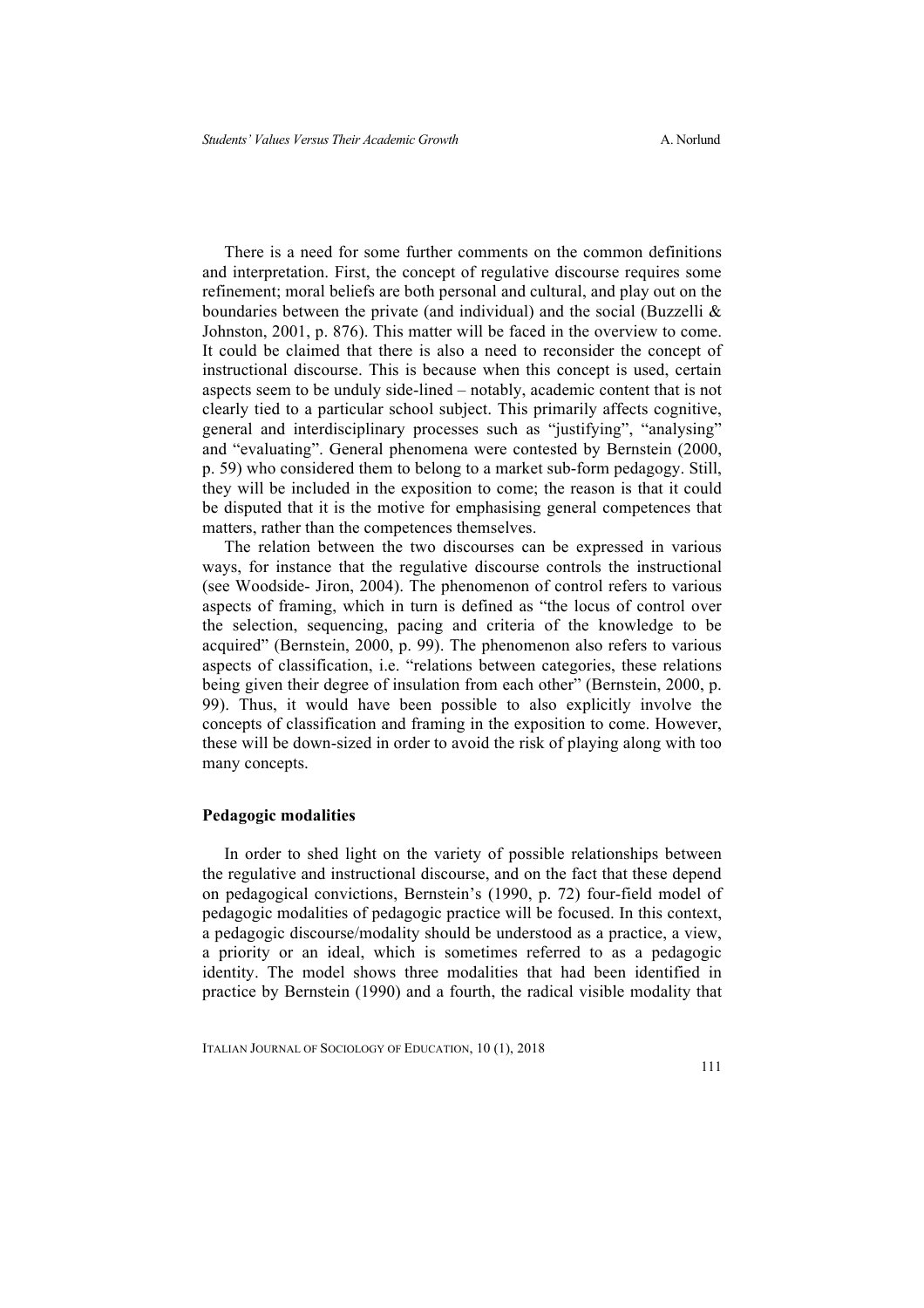he had not seen in practice when the model was introduced. In other words, this fourth modality should only be regarded as a potential modality. In his later works, Bernstein dealt with other modalities such as neo-liberalism. Although he did not incorporate these into the model, he did note that it is amenable to extension.

*Figure 1. Bernstein's four-field model of different pedagogical modalities*



*Source*: Bernstein, 1990, p. 72.

The four-field model has two axes. The lying axis describes two teaching approaches: the one on the left-hand side is more implicit and informal while the one on the right is more explicit and formal. Teachers who adopt left-hand side approaches can be seen as 'facilitators', while those who adopt right-hand side approaches are more aptly regarded as 'transmitters'. The lying axis also describes different attitudes towards assessment; on the left-hand side, there is no or only little emphasis on assessment whereas on the right it is more explicitly emphasised.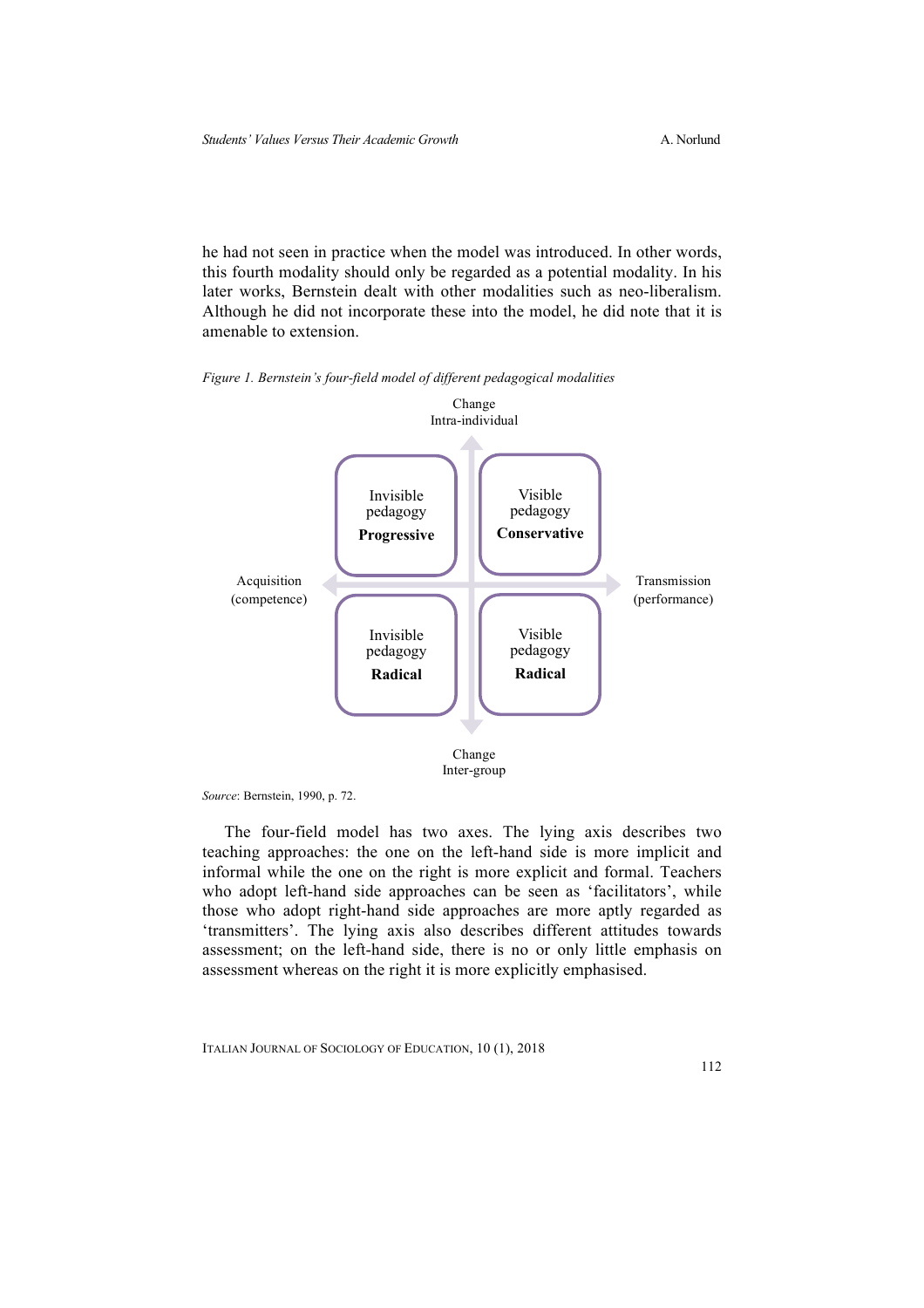The standing axis describes change and the type of change that the educational process aims to induce. The uppermost approaches aim to achieve intra- individual changes, i.e. they aim to promote change within the individual student. The lower two modalities aim towards inter-group change, i.e. the promotion of change between groups. Here, 'group' should be understood in sociological terms, not least in the sense of social class. The model is constructed in such a way as to make it possible to draw conclusions that are informed by the concept of equity.

In this article, links between the instructional and regulative discourses and their contemporary mixed-up connections, will only consider three modalities; the conservative and the radical visible with an interpretation of the neo-liberal/ neo-conservative as an extension. One of the two modalities that will be ignored is radical pedagogy which seems to hold a sleeping position in today's discussions or realisations. For a description of the radical, see Freire (1972) and for a criticism of it see Ellsworth (1989). The other left out pedagogic modality is invisible, progressive (or: liberalprogressive, progressivist or radical progressive) pedagogy. It has its roots in Piagetan psychology (Bernstein, 1990, p. 213) and favours arrangements where the teacher takes on the role as facilitator and relies on the student's inner development based primarily on in-born maturity stages, curiosity and need for self-expression. It is a present ideal, not least in kindergarten or in so-called alternative pedagogies but will be left out since it has previously been the object of critical discussions based on the conceptual pair of regulative and instructional discourse (see Chouliaraki, 1998; Koustourakis, 2007).

Different aspects of Bernstein's theoretical framework have been examined in multiple studies. Also the central concepts used in this article have been analysed previously. For example, the concepts of instructional and regulative discourse have been discussed extensively (see Jacklin, 2004; Neves & Morais, 2005; Evans, Davies & Rich, 2008; Ivinson, 2012) just as the pedagogical modalities (see Martin, 2001; Bourne, 2004; Ivinson & Duveen, 2005). However, although the influence of Bernstein seems to be readily apparent in these contributions, there is a lack of theoretical contributions that systematically analyse the relationship between the two conceptual phenomena discussed herein. Thus, this previous lack should be challenged both for a better understanding in general and for better understanding of contemporary hybrid modalities.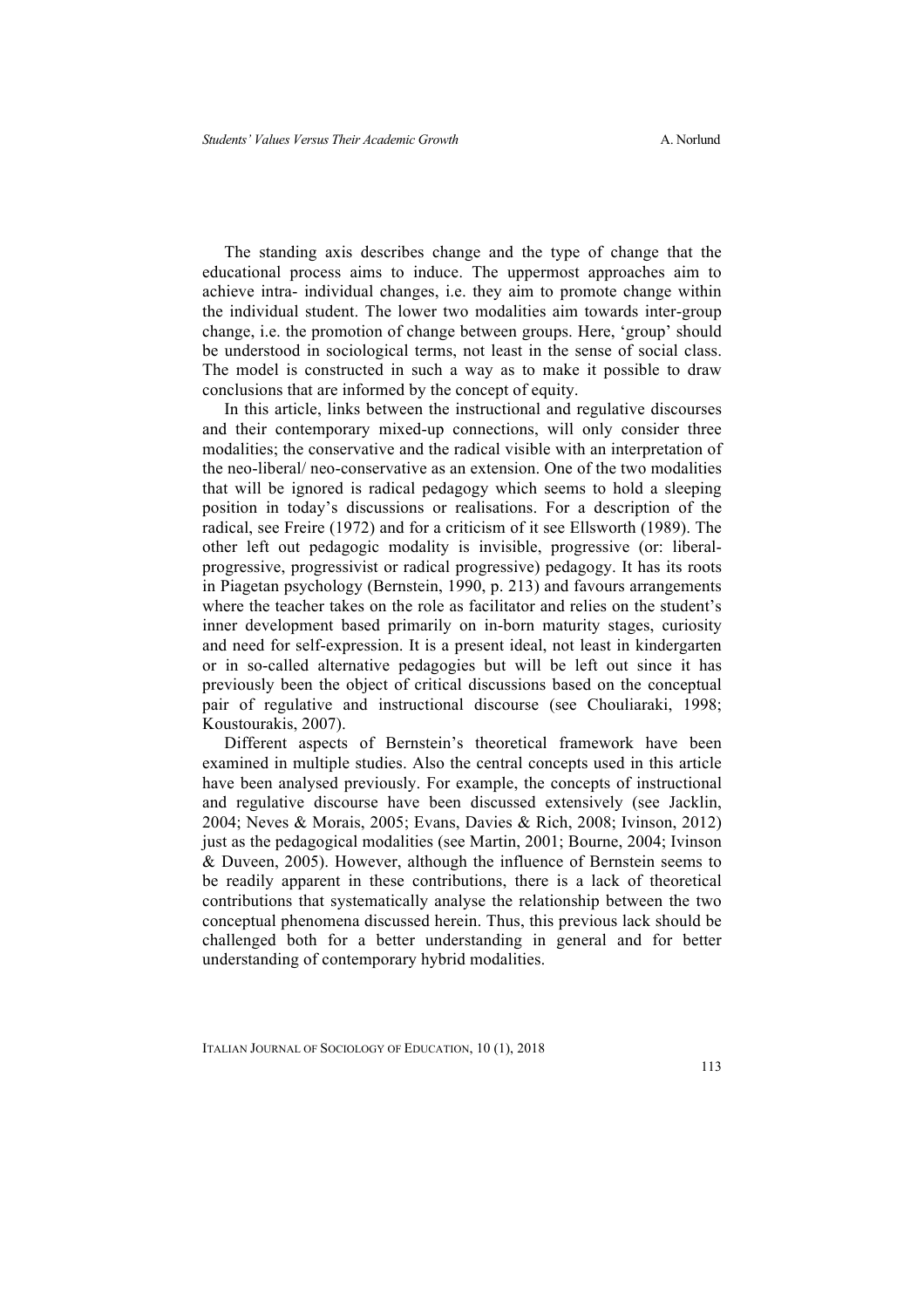#### **Interpretation**

Here, a series of elaborations that deal with pedagogic modalities and their characteristics will be presented. The interpretation is based on a synthesis of the author's and others' research both following in Bernstein's footsteps. It will be referred to specific studies when these can be considered particularly relevant.

The presentation relies on a structure in which the respective pedagogic modalities are first discussed individually. Each presentation includes an interpretation of what should be seen as a consistent approach to teaching and assessment issues in relation to the pedagogic modality at hand. Also factors that are accordingly prioritised in the instructional discourse (both in terms of the definition of general skills and the definition of contentarea knowledge) will be identified. Moreover, the presentation includes descriptions of how each pedagogic modality can be interpreted in the context of the regulative discourse. It will also be demonstrated how the different modalities can be juxtaposed with the others to illustrate crucial similarities and differences. Each of the first passages will be concluded by respective presentations of the critique that sociologists of education have directed towards the modality at hand.

The exposition starts with the pedagogies which implicitly or explicitly emphasises intra-individual change. The pedagogical approach of the model's lower right-hand corner, i.e. the radical visible approach, is treated similarly. This approach is considered to have the potential to work against social reproduction and provides the perspective from which this article is written. Before moving on, it should be noted that the modalities are inevitably stylised and represent ideal types.

#### *Conservative pedagogy*

The exposition of the variety of so-called modalities starts in conservative pedagogic practice, emanating from a Skinnerian behaviourist tradition. Here, teaching is supposed to be organised in a traditional way and the teacher transmits knowledge to the student who is viewed as an acquirer . The teacher is the one in control of the selection, sequencing, pacing as well as of the evaluation criteria. The instructive material is collected from traditional subject content and the pedagogic process endorsed to take place encourages the immersion into the (national) cultural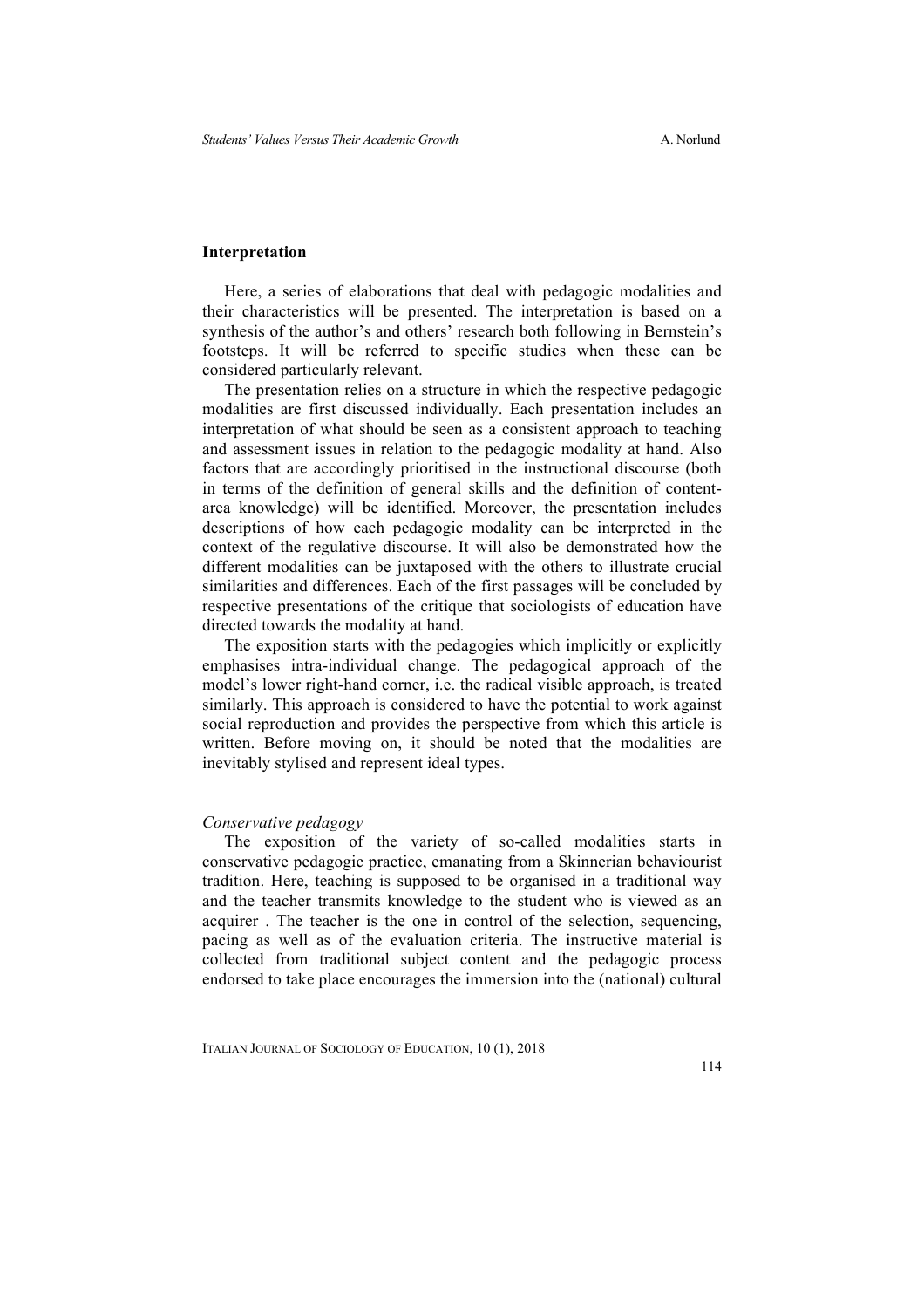heritage and on what can be referred to as Bildung. Activities likely to occur emphasise the development of general skills, especially basic skills. Finally, the assessment pedagogy has a behaviourist foundation and is oriented towards the student's individual performance, not seldom relying on diagnostic tests.

These characteristics of the instructional set of knowledge are produced by a regulative discourse that values a range of desired behaviour; the appreciated student is orderly, desires the (national) cultural preservation and is easily motivated by rewards. Emphasised in the regulative practices is also to produce a student identity marked by traditionalism and a belief (or disbelief) in one's innate talents.

#### *The criticism of conservative pedagogy*

Sociologists of education have criticised the conservative pedagogical approach for a number of reasons. For instance, while teachers who adhere to a conservative pedagogy may be clear about the subject matter, they will generally not let the student know what is expected of them in exams, a matter of which is unhelpful to them (Rose, 2005). Also criticised is the conservative focus on what the student does not know; diagnostic tests usually look for what students lack. Parenthetically mentioned, diagnostic tests have shown only low informational value for teachers in their subsequent teaching decisions (Snow, Griffin & Burns, 2005). Under the conservative approach, students are also regarded as being one of successful, unsuccessful or mediocre. Therefore, Rose (2005) claims that one of the main hidden objectives of this approach is to sort students and to present their differences as naturalised.

#### *Neo-liberal and neo-conservative pedagogy*

There are yet two pedagogical approaches that aim to promote intraindividual change: neo-liberal and neo-conservative pedagogy. In the ideal neo-liberal system, the teacher primarily functions as a facilitator, consistently often titled 'coach', while the student takes responsibility for his or her own learning and works in a project-oriented organisation. In particular, great emphasis is placed on skills that are believed to enable students to monitor and conduct their own education, such as 'learning to learn' and information retrieval (Norlund, 2009, 2011). Due to its emphasis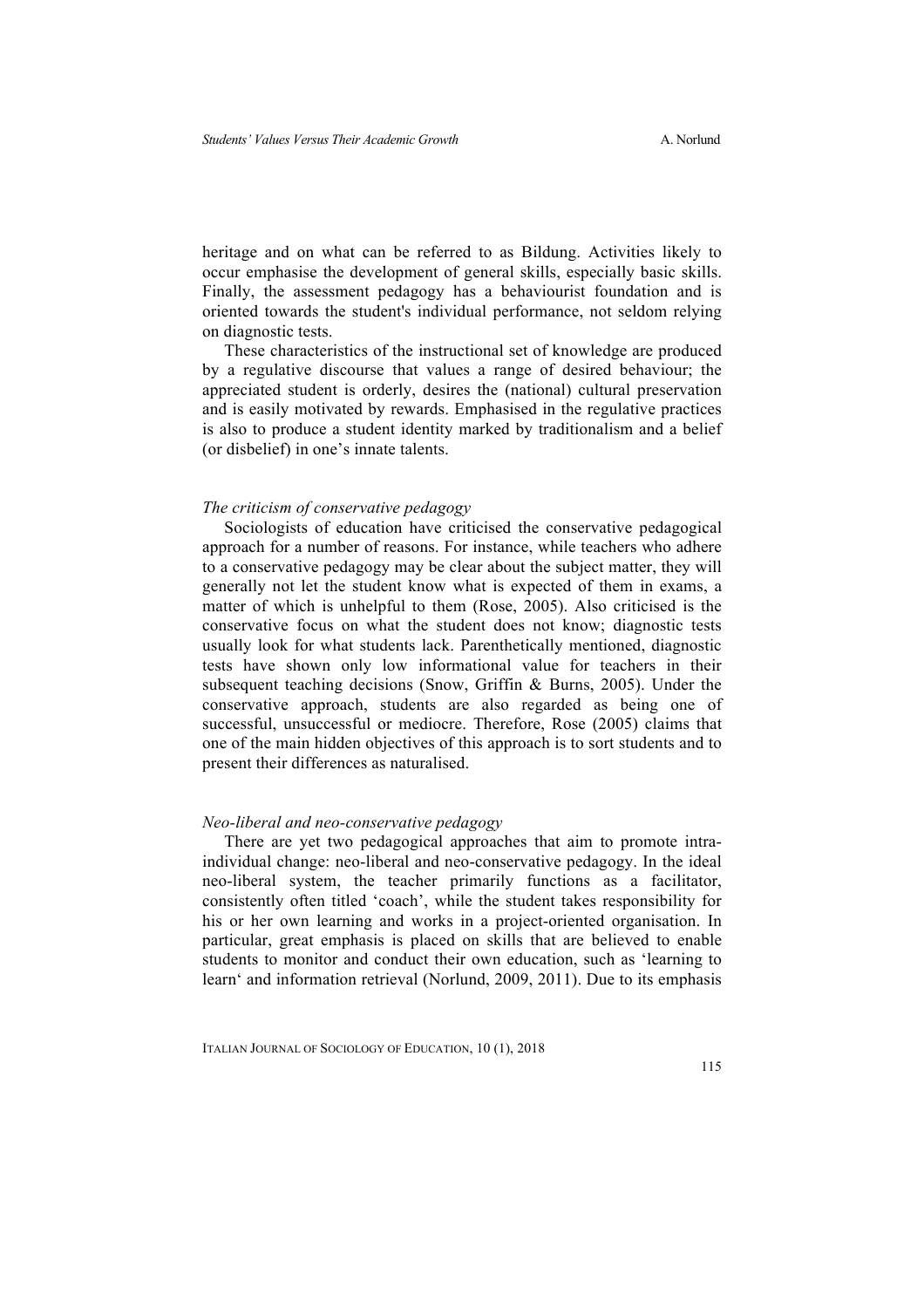on these general skills in particular, low priority is placed on specific subject content and classroom activities may even lack this type of instructional substance (Jacklin, 2004).

The approach favours the use of assessment methods that encourage students who display a 'winner's instinct' and assessment activities urge students to individually define their own learning targets and to document their own progress. These circumstances indicate the regulative discourses invoked in response to neo-liberal pedagogy and how these promote an entrepreneurially- oriented student position of autonomy and investigation.

Neo-liberal pedagogy can be seen as a counterpart of conservative pedagogy. Central to both is their promotion of a competitive student. Their differences relate to their views on classroom organisation. Clearly a neoliberal pedagogic modality to some extent come to resemble progressive pedagogy referring to its emphasis on the teacher role of 'coach', similar to 'facilitator', indicating the teaching form produced.

It could be considered relevant also to discuss neo-conservative pedagogy in this section. A practical implementation of this approach can be identified in the Monroe doctrine pedagogy, described as both neoconservative and neo-liberal (Schwartz, 2010). It is apparent that while the teacher's skills as an instructor are considered important in this approach, student self-regulation and independence is also emphasised (Bullmaster-Day, 2008; www.rapsa.org). The instructional discourse regarding this pedagogy seems to be based on national and western ideals, with a strong focus on the cultural arts. In a list of possible classroom contents and instructional material, topics such as 'The Impressionists', 'The 13 Colonies' and 'Greek Myths' (although it should be noted that the reader/teacher is also asked to approach the material critically) can be found. General competences are emphasised and characterised as 'higherorder thinking skills' (Bullmaster-Day, 2008).

Testing is a prominent feature of this doctrine, and just like in the conservative system, there is a strong belief in the value of diagnostic tests. In addition to these elements, we find other regulatory components; a strong emphasis on the student's behaviour is prominent, including requirements for a distinct dress code and self-regulation. Another important factor is parental involvement. Bernstein describes neoconservative pedagogy, as based on a fusion of "nation, family individual responsibility and individual enterprise" (2000, p. 68). It also matches Bernstein's observation that pedagogies of this type often stem from "social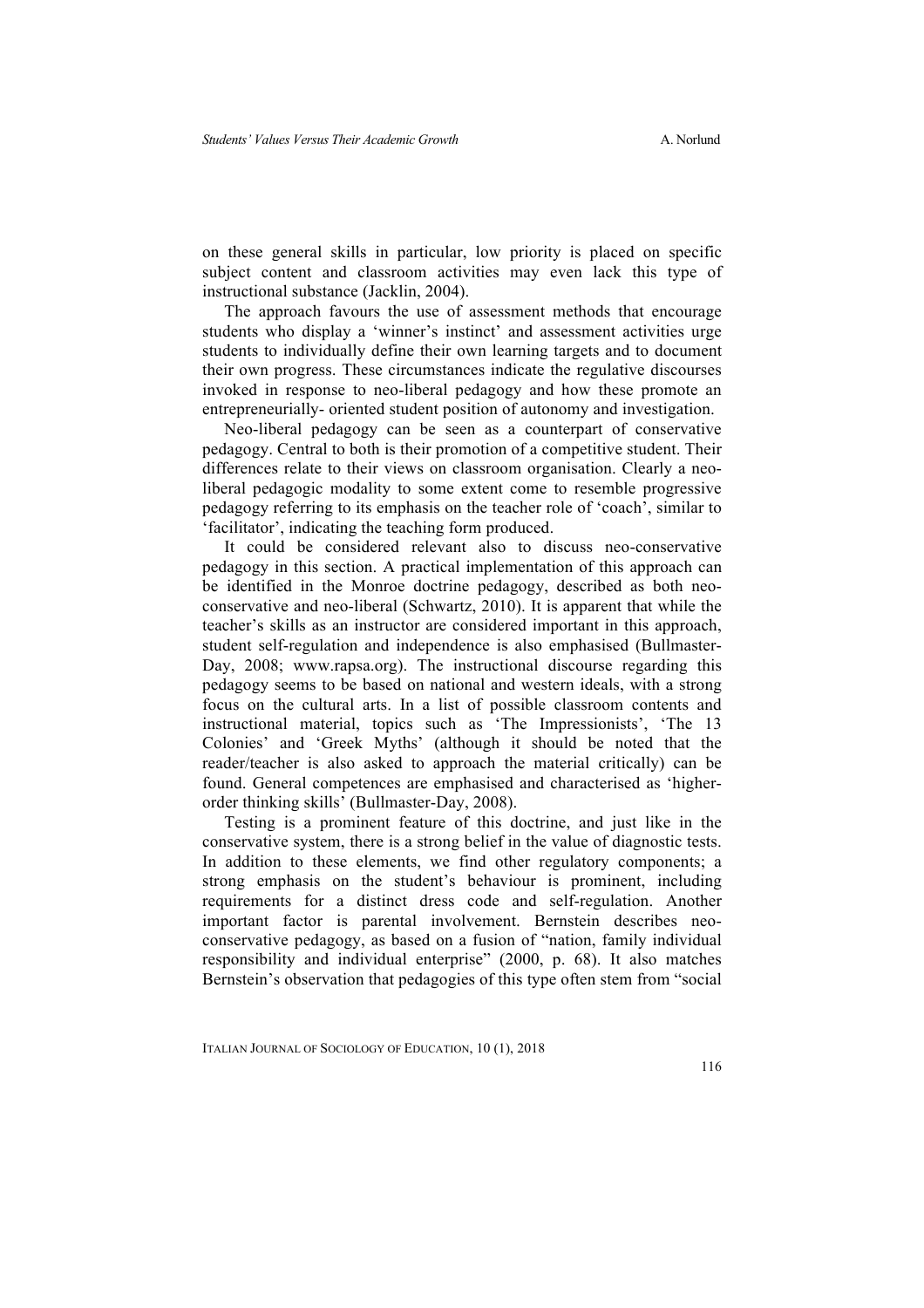movements, for example gender, race and region" (Bernstein, 2000, p. 76). This is reflected in one of the justifications for the Monroe pedagogy:

While our LMLI schools primarily serve African-American and Latino students from low- income homes, we know that economic poverty is not an excuse for poor education (Bullmaster-Day, 2008).

The close relationship between conservative and neo-conservative pedagogies is readily apparent in the latter's strong emphasis on behaviour and testing. It is primarily distinguished from the old conservative approach in terms of its rhetoric embracing social differences, and its origin in the field of leadership.

#### *The criticism of neo-liberal and neo-conservative pedagogy*

Neo-liberal pedagogy has encountered negative reactions from many researchers. These stem from its emphasis on self-monitoring where the student is left alone to complete complex tasks without receiving any explicit instruction. This presents a risk of creating students who have to rely on their endurance, home background and cultural capital (Dovemark, 2004). Another point of criticism could readily revolve around the disadvantages experienced by students who are not comfortable with or strongly motivated by the competitive element. As implied by the promotion of information retrieval, the neo-liberal approach places great emphasis on one of the most important and complex academic skills, namely the evaluation of sources. However, this skill seems to be used only superficially in neo-liberally oriented education systems in that it is primarily based on characterising sources as being either true or false (Norlund, 2009, 2011). This is problematic because genuine critical competence requires more complex approaches.

Another set of problems has to do with the neo-liberal rhetoric, which is often presented in the context of entrepreneurial learning. The main criticism of this aspect is that the buzzwords of entrepreneurial learning, such as 'creativity', seem to contain very little of substance (Nylund & Rosvall, 2011, pp. 93-94). The rhetoric is seductive because most educators appreciate words and phrases such as 'creativity' and 'desire to learn'. This is where Bernstein's (2000, p. 59) resistance to the promotion of general competences, often connected to an idea of market-oriented trainability as it is, is found.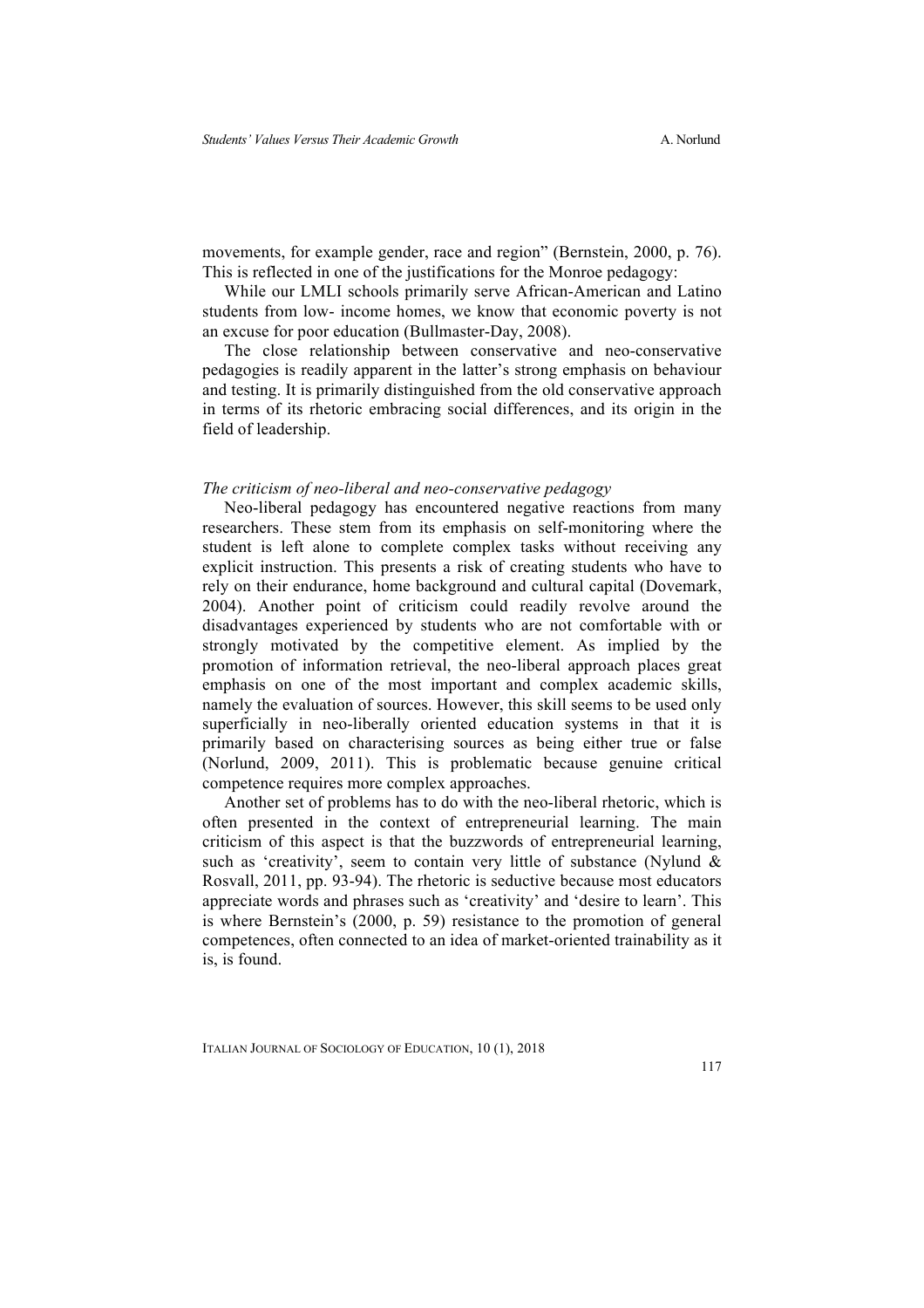Schwartz (2010) studied a secondary school organised along the lines presented in the Monroe Doctrine and found that it provided no significant amount of the promised support for the suburban youths in its classes. Bernstein also expressed disapproval of the neo-conservative approach, stating that "they are in their take off stage evangelist and confrontational" (Bernstein, 1990, p. 76). Other criticism possible to raise resembles the one directed towards the neo-liberal approach, i.e. that its rhetoric is focused on financial growth rather than education.

Brunila (2012) interviewed teachers and found not only an entrepreneurial, neoliberal view on students but also that it was mixed with an emotional, therapeutic view similar to that of progressive education. In a similar way the webpage of a (Swedish) version of the Monroe doctrine pedagogy informs: "We must win their hearts" says another guru dr Gordon Neufelt [sic] who claims the importance of bonding for learning. He argues that what is needed to get the natural maturity process kickstarted is:

1. a close emotional contact with a mature adult who cares

2. a place where it is safe to feel vulnerable, a place where one can allow the tears to come

3. a space for happiness, curiosity and ambition in children's lives (www.quadriceps.se, author's translation)

The webpage makes clear that the approach with its emphasis on 'the emotional' and the importance of 'curiosity' resembles progressive pedagogy. To sum up, both neo-liberal and neo-conservative pedagogic approaches qualify to be viewed as hybrid pedagogic modalities.

#### *Radical visible pedagogy*

Having dealt with two/three educational systems featured in the top half of the Bernstein model, it is now time to examine one of the two in the lower half, which replace the goal of promoting intra-individual change with that of promoting inter-group change. The pedagogy that emphasises inter-group pedagogy to be dealt with is radical visible pedagogy. Bernstein (1990) had been unable to identify any practical implementations of this modality at the time when he was constructing his model. It should therefore, again, be regarded as a potential modality rather than one that had found practical applications.

In a system of this kind, the teacher would play a formal and explicit role, and the objective would be to promote the simultaneous development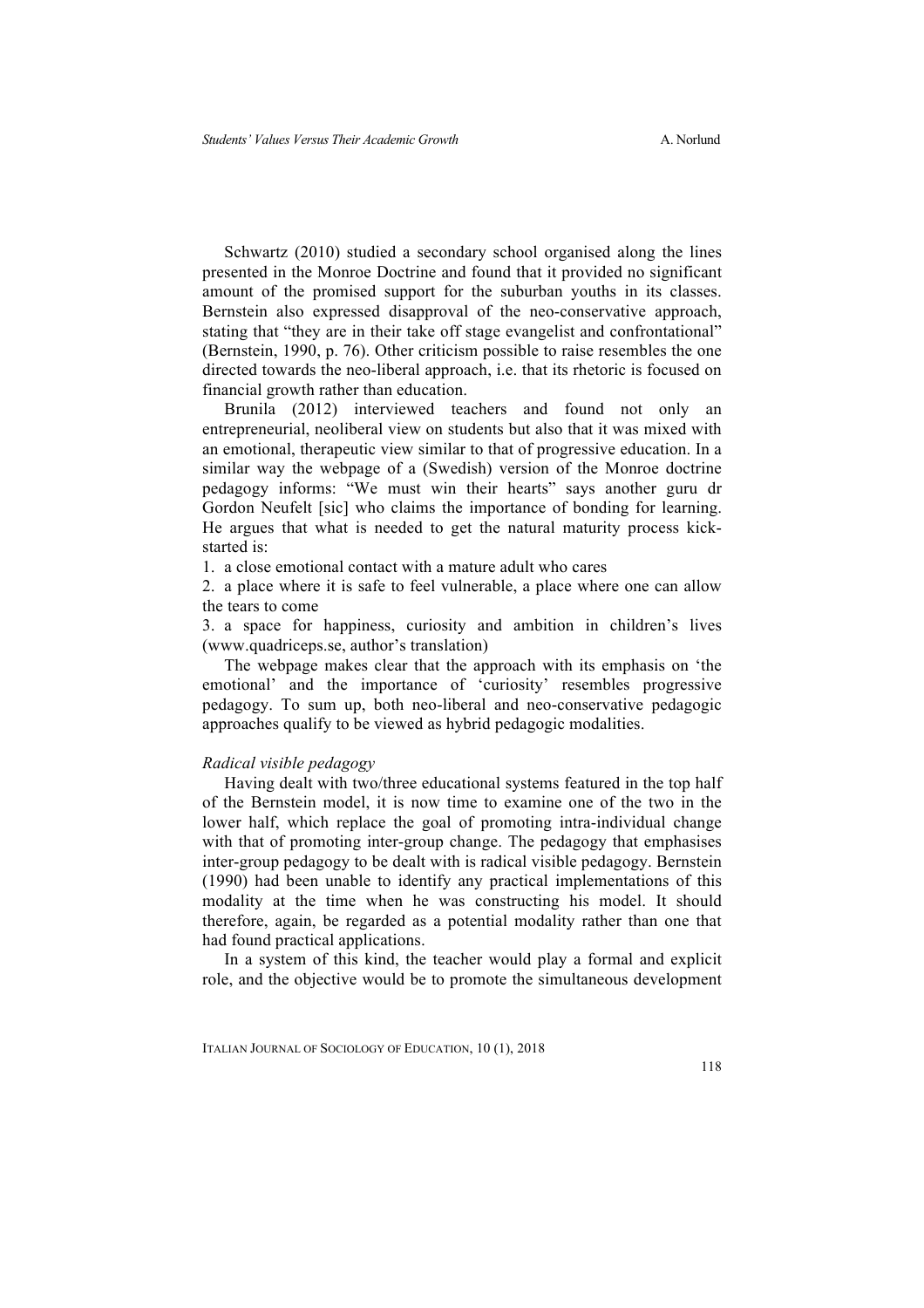of the teacher and the students who would move together in joint activities (Bourne, 2004). A teacher who employs radical visible pedagogy is one who keeps the students on track and strives to move forward (or, one could reasonably assume, deeper into the subject or to get a broader view of the landscape of a subject matter) together with the students. The teacher achieves this by focusing (moderately) on up-coming exams while providing the students with clear and firm guidance that will enable them to perform well in the same.

Because concepts are important for thinking and for determining what belongs to the collective knowledge repository, the concepts that belong to the variety of school subjects are considered to be important. It should be noted that Bernstein's theories have a non-dichotomous character (Moore & Muller, 2002). This means that they do not reject all traditional aspects of education. Bourne (2004, p. 64) states that there is a need for a "radical realization of an apparently conservative practice". Still, immediately apparent is the question why the radical visible approach does not reject the concepts that form parts of the formal, traditional banks of common knowledge. Hasan answers this question as follows:

A culture that does not attend to its own maintenance – and such cultures are more the figments of our imagination than real historical facts – has no sense of history; where there is no sense of history there can be no sense of change. Cultural change and cultural maintenance are mutually defining phenomena: the one is unknowable without the other. So the reproduction of knowledge as the object of teaching has a definite value in the life of a community. Nonetheless, if it were to remain the sole object of teaching, this could give rise to some serious problems (Hasan, 2005, p. 234).

This passage illustrates the point that one should not consider stability and change to be mutually exclusive.

In the case of knowledge production and general skills, these can be assumed to include generalisation, falsification, mapping, and so on but, in addition and maybe more importantly, the general skills are not emphasised in themselves, only in relation to selected content. Among general skills, the ability to analyse would indeed be emphasised (Daniels, 2001; Kerr & Raffo, 2016), with particular focus on analyses of society, injustice, and own or others' underprivileged positions which should form the selected content. This is the reason for a suggestion to object towards a full contestation of general competences.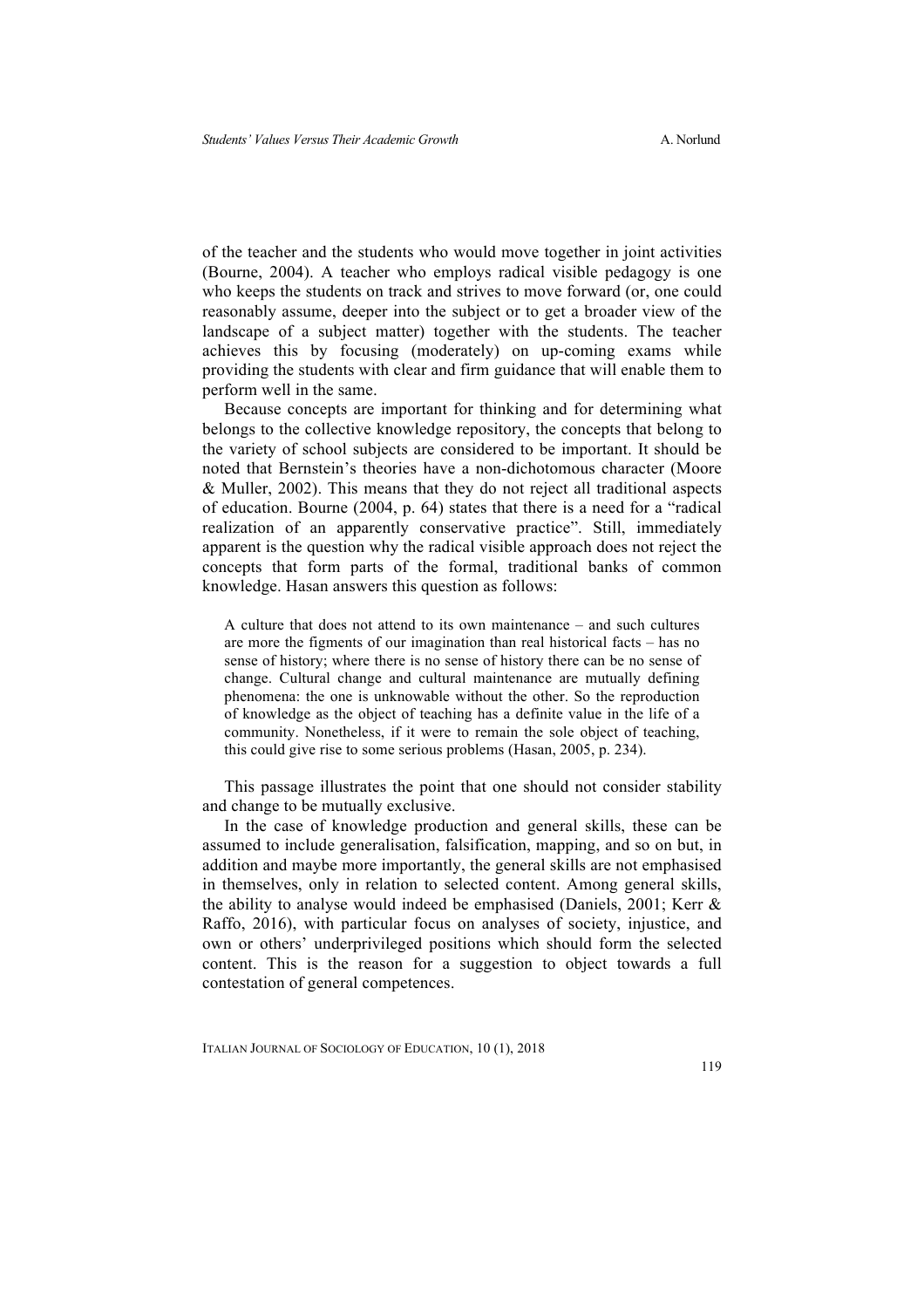The circumstances referred are the result of a regulative mechanism that favours 'empowerment' and a student identity marked by solidarity. In summary, radical visible pedagogy aims to disrupt existing hierarchies by giving students broad repertoires. It is intended to emphasise the eradication or minimisation of differences deriving from social class. The subversive aspect is among others emphasised by Martin (2001, p. 168). To be noticed, a regulative discourse that does not play out the private and individual (Buzzelli & Johnston, 2001) but rather issues of solidarity and ideology, is found.

The radical visible modality clearly has some similarities with the conservative modality discussed above, while the two could risk being mixed up. Notably, to some extent, the radical visible approach resembles conservative pedagogy, at least in terms of its visibility, although it does not share the competitive aspects of the conservative approach. Neither does it share the contemporary tendency to fixate on assessment rubrics since these present a risk that the ticking off boxes become more important to both teachers and students than the challenge of digging deeply into tasks such as analyses of society. Thus it calls for a delicate balancing act in which teachers are discouraged to place an excessive emphasis on forthcoming tests. Instead of considering students to be either successful or unsuccessful, as in conservative pedagogy, the focus should be the success or failure of the teaching. It also imposes different demands on the teacher who, in contrast to the situation in conservative systems, must be mindful of the fact that a class might include students who, due to their social backgrounds, are not as acquainted as others with what school represents or demands. Finally, the radical visible pedagogy differs in the fact that the teacher and the class are encouraged.

#### **Conclusion**

The article aimed to provide a critical overview and interpretation of pedagogic modalities and their characteristics. An element of Bernstein's theory was brought together with parts of another (the four-field model) and analytically sorted in terms of their relationship to one-another. The concepts of regulative and instructional discourse and the relationship between them were discussed, the concepts were incorporated in the variety of modalities, and discriminations between the different relationships were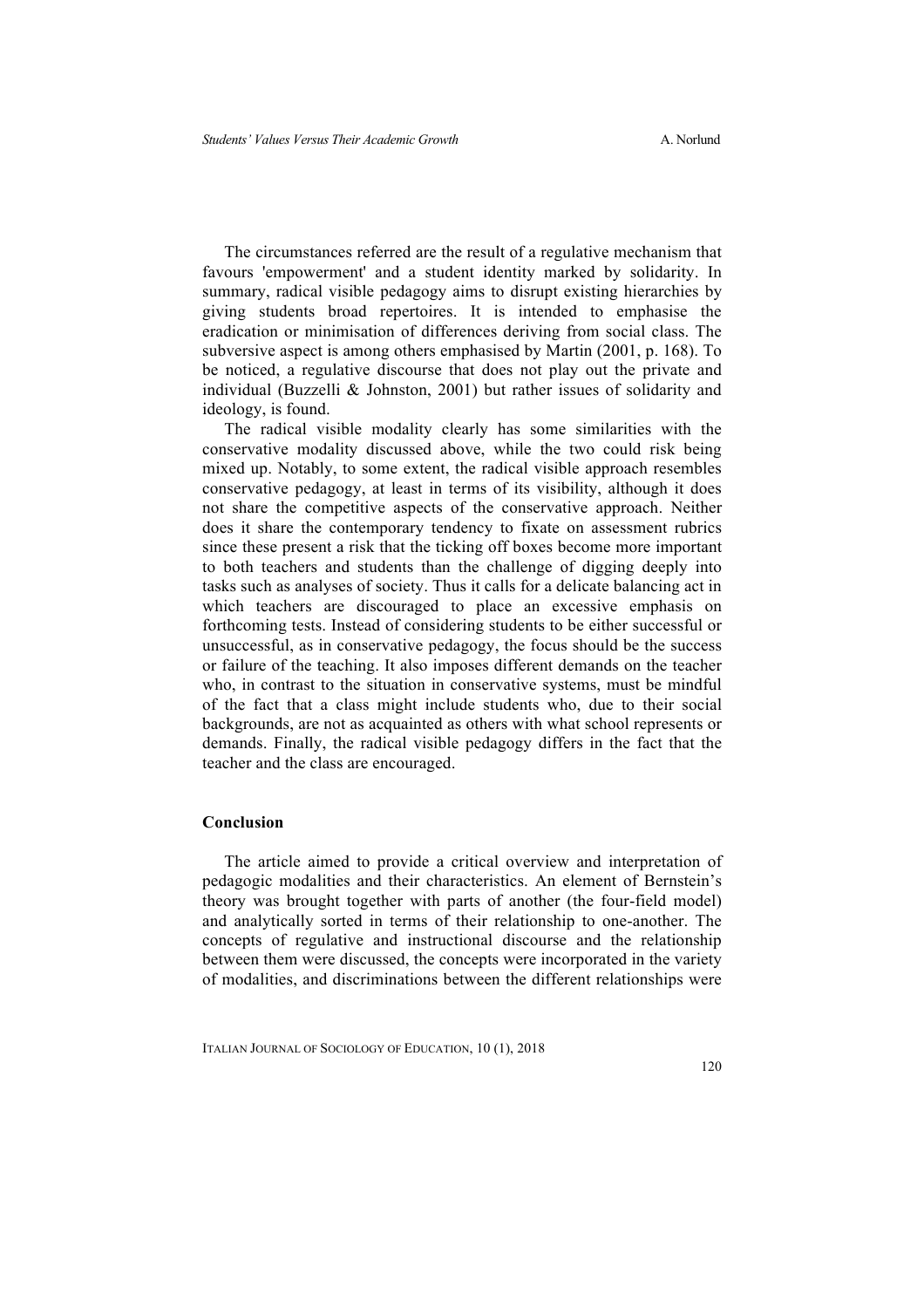clarified. This approach made it possible to establish coherent understandings of phenomena that have not previously been identified or well understood. Notably, the reasoning made it possible to draw conclusions regarding issues of social reproduction or interruption of social production. It shed light on a false dichotomy (values vs content knowledge) that is widely considered to be difficult to handle. Hopefully, this has resolved a false dichotomy, which has historically been problematic for both practising teachers and researchers. It is important to address this dichotomy in order to avoid social reproduction.

The concepts of classification and framing were not included but it should be pointed out that these have been implicitly present during the exposition. To give only two examples; when concepts that form part of the formal, traditional banks of common knowledge is emphasised this circumstance refers to strong classification and when students are selfregulating it refers to weakly framed organisation.

The four-field model, which has been (partially) related to, was introduced more than 25 years ago and does not cover all of the trends that have since become apparent (although Bernstein was aware of the development of the neo-liberal and neo-conservative approach when he was creating the original model). However, it could be argued that the model is useful because of this fact rather than in spite of it: its seeming limitation enables to accommodate new perspectives on the relationship between regulative and instructional discourses and to identify changes and new dimensions that are relevant to current trends. It should be noted that the original four-field model was based on pedagogic modalities stemming from educational research (including that of Skinner, Piaget, Freire, and others) and are therefore consequent. When new tendencies become apparent with expressed convictions that do not match the model, one must therefore conclude that these new pedagogies have their roots in something other than education. For example, entrepreneurial learning (neo-liberally oriented) is a pedagogical approach that has been heavily promoted in Sweden and elsewhere and has properties that indicate that its roots lie in the desires of trade and industry. Similar origins can be identified for neoconservative pedagogy, which is strongly associated with management courses outside academia.

It is now time to get back to the quotes from the introductory section (Evans & Schamberg, 2009). The quote relies on an argumentation which should be seen as contradictory from a perspective of sociology of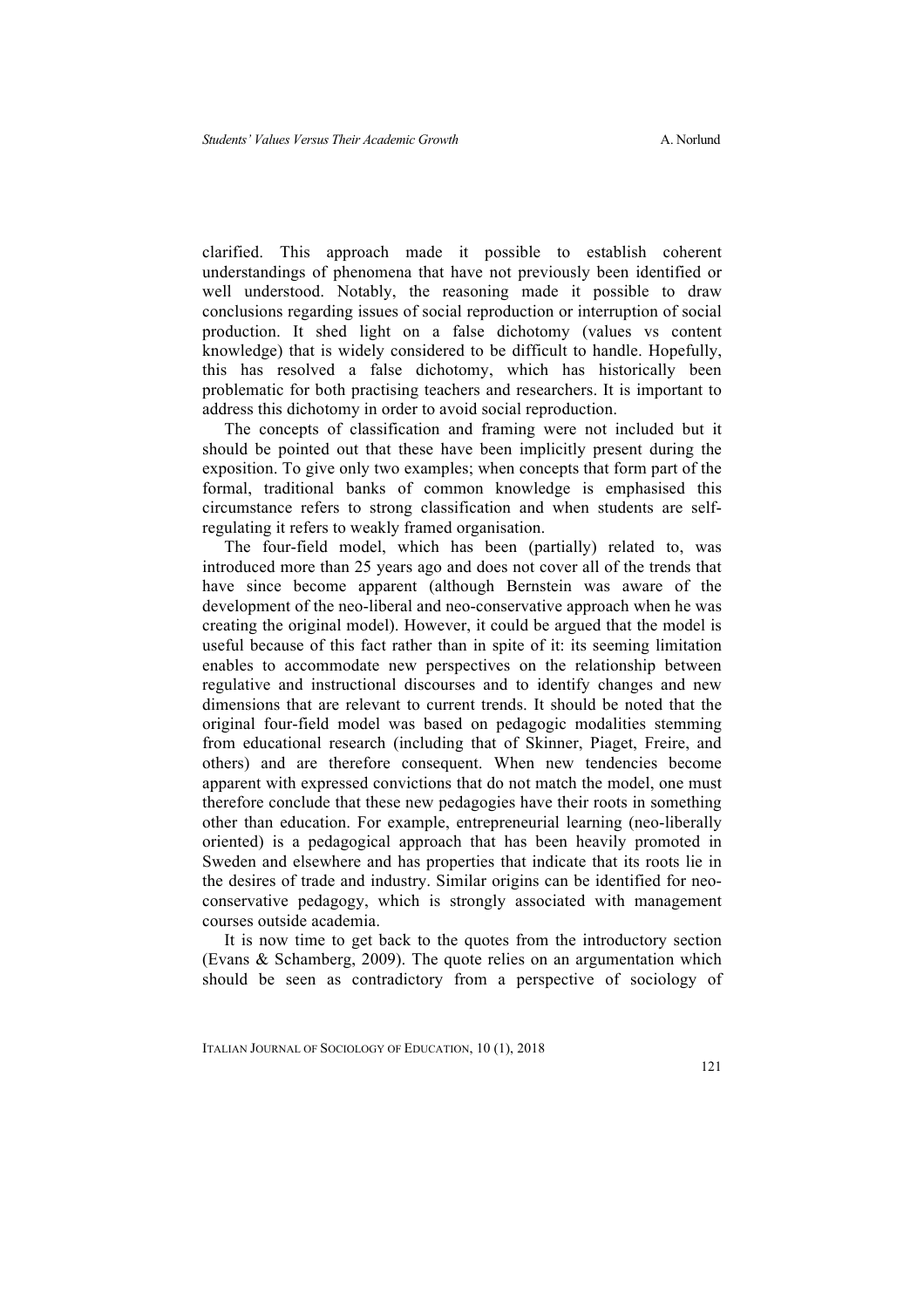education. With its focus on the neurocognitive and biological on the one hand and its focus on social justice on the other it confuses an intraindividually oriented belief with an inter-group orientation.

The quote from the OECD (2005) publication on formative assessment is marked with the similar ambiguity. Here, other intra-individual features such as self-control and compassion representing the top half of the fourfield model are mixed with inter-group matters of equality. In line with a Bernsteinian perspective the two convictions should be seen as problematic (hybrids of) pedagogic modalities. The two quotes represent contemporary tendencies. First, the philosopher Ian Hacking (2004) has appointed the beginning of the 21st century and its strong interest in neuroscience to the era of the brain. Second, the focus on formative assessment when it is related to self-control suffers the same fate. It is particularly important to observe that this means that issues of social justice today are taken hostage by a rhetoric preoccupied with intra-individuality.

It is clear that both the neo-liberal and neo-conservative pedagogies come to resemble progressive pedagogy, which has long been attractive to individuals with middle-class backgrounds such as most teachers (Bernstein, 1990 p. 74). In recent years, teachers seem to have become increasingly critical of self-monitoring in education but at the same time somewhat paradoxically increasingly attracted to entrepreneurial pedagogy, which is promoted using buzzwords such as 'creativity'. This brings us back to the need for critical awareness. Thus it can be concluded that there is a need for a typology that enables everyone who is engaged in educational matters to identify rhetorical deceptions that are used to present policies and approaches as being more attractive than they truly are, through a typology that enables the capturing of changes in discursive convictions. It can also be concluded that that there is a need for support to teachers who find difficulties in understanding whether it is possible or not to take on the role of being an authority, or experience confusion about other power relations. Hopefully, the overview will also prove useful for further analyses not only of the relationship between moral issues and content knowledge, but also of how the variety of relationships relate to specific ideologies.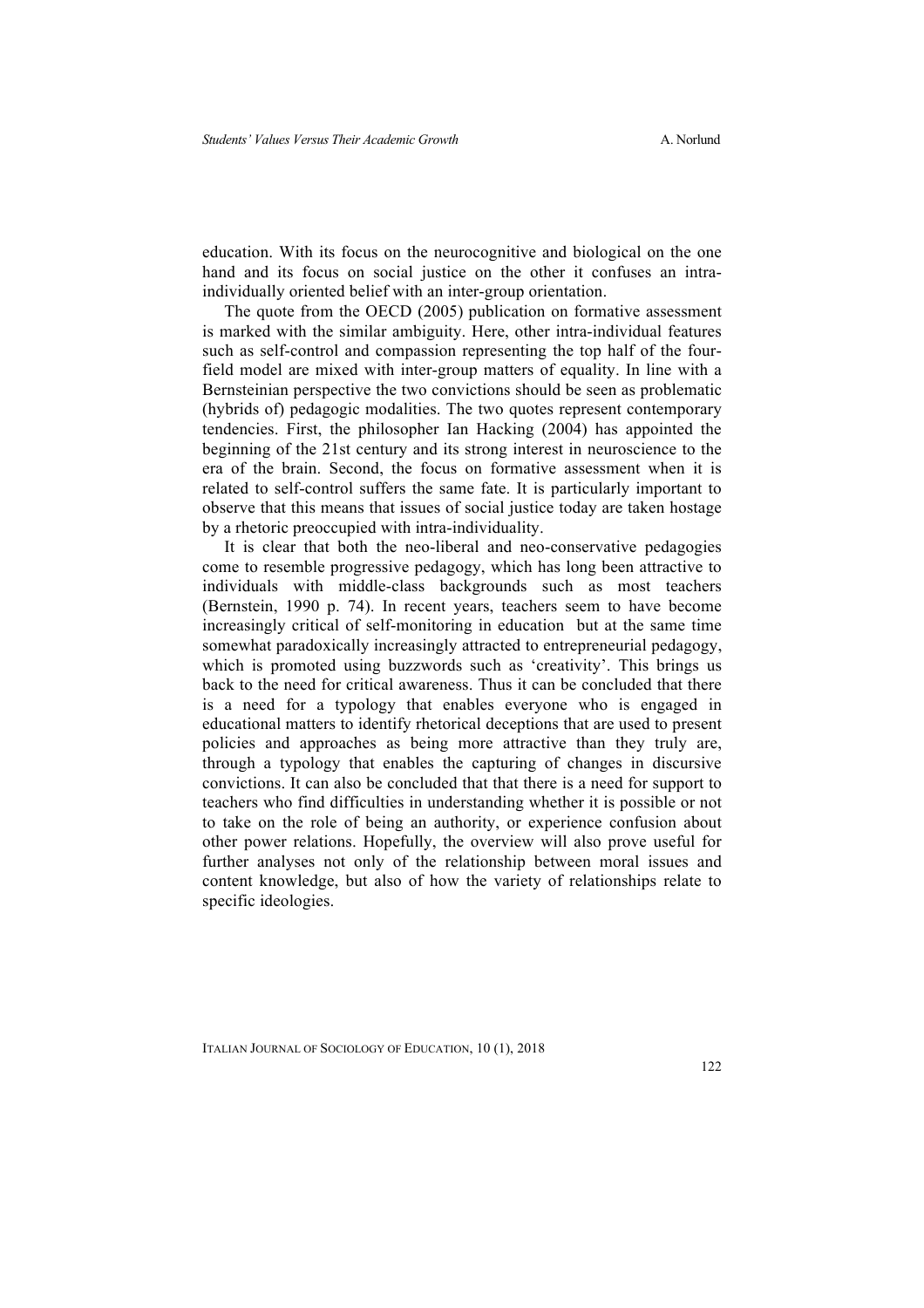#### **References**

- Ball, S. J. (2007). *Education plc: Understanding private sector participation in public sector education*. London: Routledge.
- Bernstein, B. (1990). *Class, codes and control. Vol. 4. The structuring of pedagogic discourse*. London: Routledge.
- Bernstein, B. (2000). *Pedagogy, symbolic control and identity: theory, research, critique*. Rowman & Littlefield Publishers.
- Bourne, J. (2004). Framing talk towards a 'radical visible pedagogy'. In J. Muller, Brian Davies & Ana Morais (Eds.), *Reading Bernstein, Researching Bernstein* (pp. 61-74). London: Routledge Falmer.
- Brunila, K. (2012). A Diminshed Self: entrepreunerial and therapeutic ethos operating with a common aim. *European Educational Research Journal*, *11*(4), 477-486.
- Bullmaster-Day, M. L. (2008). Essential Elements of Educational Excellence. Research Foundations of the Lorraine Monroe Leadership Institute. Retrieved from www.academia.edu/1048461/Research\_Foundations\_of\_the\_Lorraine\_Monroe\_L eadership\_Institute\_Essential\_Elements\_of\_Educational\_Excellence
- Buzzelli, C. A., & Johnston, B. (2001). Authority, power, and morality in classroom discourse. *Teaching and Teacher Education, 5*(8), 873-884.
- Chouliaraki, L. (1998). Regulative Practices in a 'Progressivist' Classroom: 'Good Habits' as a "Disciplinary Technology". *Language and Education, 10*(2 & 3), 103-118.
- Daniels, H. (2001). *Vygotsky and Pedagogy*. London: Routledge.
- Dovemark, M. (2004). *Ansvar – flexibilitet – valfrihet: en etnografisk studie om en skola i* förändring [Responsibility – flexibility – choice: an ethnographic study of a school in change]. PhD diss., Göteborg Studies in Educational Sciences 223. Göteborg: Acta Universitatis Gothoburgensis.
- Ellsworth, E. (1989). Why doesn't this feel empowering? Working through the repressive myths of critical pedagogy. *Harvard Educational Review, 59*(3), 297-324.
- Evans, J., Davies, B., & Rich, E. (2008). The class and cultural functions of obesity discourse: our latter day child saving movement. *International Studies in Sociology of Education*, *18*(2), 117-132.
- Evans, G. W., & Schamberg, M. A. (2009). *Childhood poverty, chronic stress, and adult working memory*. Proceedings of the National Academy of Sciences.
- Freire, P. (1972). *Cultural Action for Freedom*. New York: Penguin.
- Hacking, I. (2004). *Minding the Brain*. The New York Review of Books.
- Hasan, R. (2005). In J. J. Webster (Ed.). *Language, Society and Consciousness. The Collected Works of Ruqaiya Hasan Volume 1*. London and Oakville: Equinox.
- Ivinson, G. (2012). The Body and Pedagogy: Beyond Absent, Moving Bodies in Pedagogic Practice. *British Journal of Sociology of Education, 33*(4), 489-506.
- Ivinson, G., & Duveen, G. (2005). Classroom Structuration and the Development of Social Representations of the Curriculum. *British Journal of Sociology of Education, 26*(5), 627-642.
- Jacklin, H. (2004). Discourse, interaction and spatial rhythms: locating pedagogic practice in a material world. *Pedagogy, Culture and Society, 12*(3), 373-398.
- Kerr, K., & Raffo, C. (2016). Exploring the relationship between equality, equity and social justice in education. In D. Beach & A. Dyson (Eds.), *Equity and education in cold climates*. London: Tufnell Press.